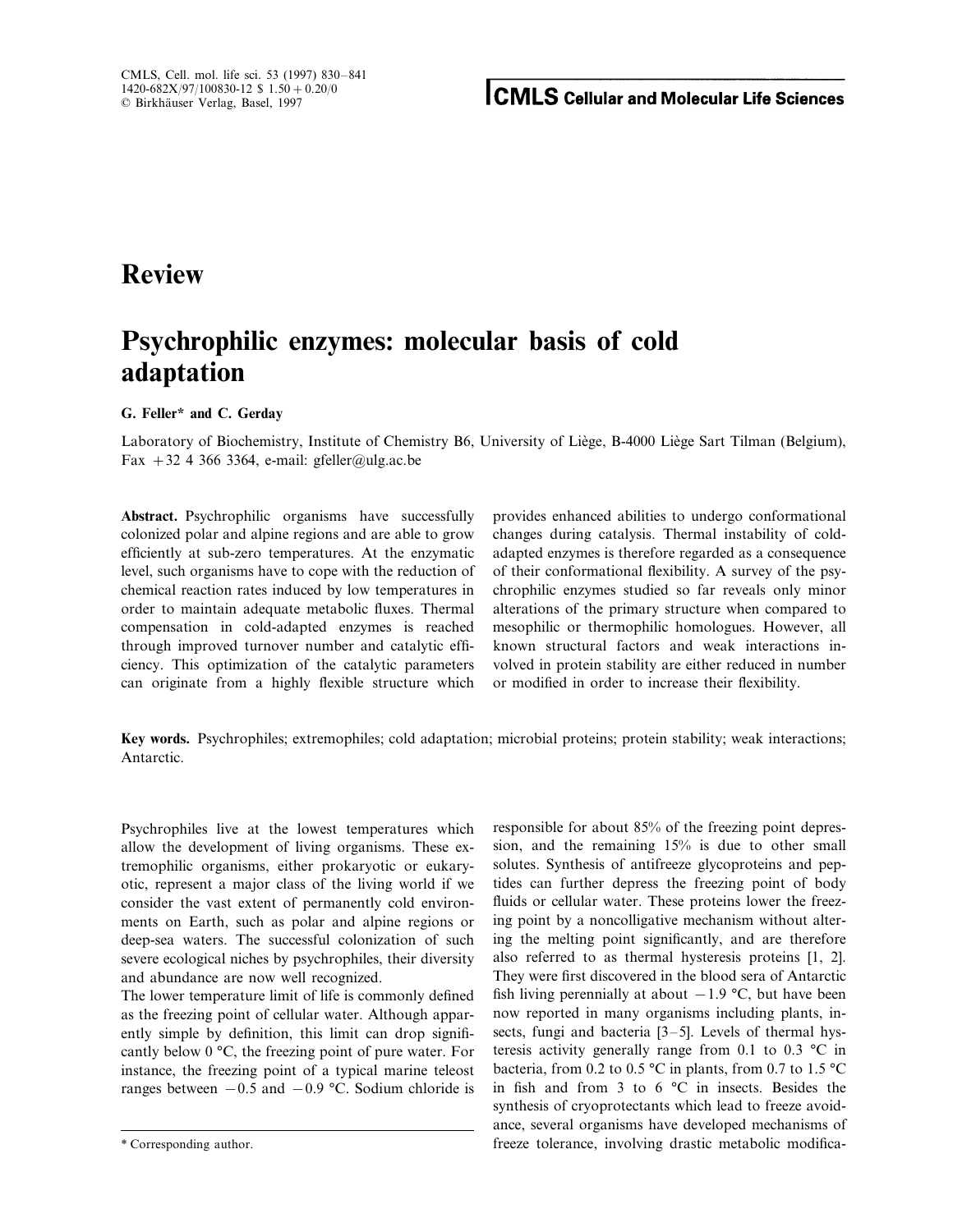tions during frost hardening, and resistance to membrane damage, solute concentration and dehydration accompanying ice crystallization [6]. As discussed by Russell [7, 8], there are no substantiated reports of microbial growth at temperatures below  $-12$  °C. However, the endolithic microbial communities described in Antarctic dry valleys also underline the difficulty in defining the lower thermal limit of life. These microorganisms are able to grow between the crystals of porous rocks and endure temperatures between 0 and −15 °C in the summer, but survive exposure to about  $-60$  °C during the winter [9].

As can be anticipated from these selected examples, molecular adaptation to cold includes a vast array of biochemical adjustments at the level of single molecules (enzyme kinetics, synthesis of specialized molecules etc.) or of supramolecular and subcellular edifices (regulation of membrane fluidity, ion channels, polymerization/depolymerization of tubulins etc.) and finally of the whole organism physiology (biochemical pathways, frost hardening, seasonal dormancy etc.). An excellent survey of the biophysical implications of life at low temperatures can be found in [6]. Some other biochemical and physiological aspects have also been reviewed [10–14]. The emerging interest in cold shock proteins should also provide new insights for cold adaptation in the future  $[15–19]$ . After a brief review of psychrophily, we shall concentrate here mainly on the problem of enzyme kinetics at low temperatures, and on the molecular adaptations of enzymes isolated from psychrophilic organisms.

#### **Psychrophily: an evolving concept**

In a recent analysis of the crystal structure of D-glyceraldehyde-3-phosphate dehydrogenase isolated from psychrophiles, mesophiles and thermophiles, the enzyme from the lobster *Homarus americanus* (which lives at 20 °C) was used as the psychrophilic reference [20]. Although the conclusions of this interesting work are not affected by such a taxonomical error, it is important to reconsider the definition of psychrophily in order to avoid future confusion. The first mention of the term 'psychrophile' was apparently made by Schmidt-Nielsen in 1902 [21] for the description of bacteria capable of growing at 0 °C. There are in fact no formal reasons to restrict the term psychrophile to bacteria, or to prokaryotes. Various species of yeast, algae [22, 23], insect [24], fish [25] and probably plant can be referred to as psychrophiles if they continuously experience low temperatures, for example below an arbitrary limit of 5 °C. Among microorganisms, which can grow over a temperature span of 20 °C or more, it is necessary to distinguish psychrophiles from psychrotrophs because of differences in the ecological distribution and biochemical adapta-



Figure 1. Growth of *Alteromonas haloplanctis* A23 in rich medium (left panel) and  $\alpha$ -amylase secretion in the culture supernatant (right panel) at 4 °C ( $\circ$ ), 18 °C ( $\blacksquare$ ) and 25 °C ( $\blacktriangle$ ). Note the inhibition of the cell density (but not of growth rates) and of exoenzyme production as the temperature is raised. (Reprinted with permission from: Feller G., Narinx E., Arpigny J. L., Zekhnini Z., Swings J. and Gerday C. (1994) Temperature dependence of growth, enzyme secretion and activity of psychrophilic antarctic bacteria. Appl. Microbiol. Biotechnol. **41:** 477–479, © 1997 Springer Verlag, Heidelberg).

tions of both groups [7, 8]. The widely accepted definition by Morita [21] proposes that psychrophiles include organisms having optimum growth temperatures  $<$ 15 °C and upper cardinal temperatures around 20° C, whereas psychrotrophs have optimum growth temperatures  $> 15 \degree C$  and upper cardinal temperatures  $> 20 \degree C$ , although they are able to multiply close to  $0^{\circ}$ C. We can also add that the term 'psychrotolerant' should be used for mesophilic species that are able to acclimatize at low temperatures. It is worth mentioning that growth *rates* are inaccurate as a sole criterion to determine the optimal growth temperature. This is clearly illustrated by Antarctic marine bacteria permanently living at  $0 \pm 2 \degree C$ (fig. 1). Some of these bacteria grow faster at 20 to 25 °C but their physiological state is drastically impaired at this temperature, as judged by the reduced viable counts and the low (sometimes abolished) exoenzyme production [26]. In addition, substrate requirement, in terms of type and quantity of organic nutrients, strongly influences bacterial growth in the cold [27, 28], which makes comparison of generation times somewhat difficult. Keeping these restrictions in mind, Morita's definitions remain perfectly valid providing an optimal physiological temperature is defined. This concept has been successfully explored during the study of psychrotrophic *Pseudomonas* [29–32]. For these species a critical temperature, close to the break point of an Arrhenius plot of growth rates, separates two domains of temperature characterized by the rates of exoenzymes production, the rates of protein accumulation and the permeability of the outer membrane. The authors proposed that a new cardinal temperature, Tao (temperature of optimal activity) as opposed to the temperature of optimal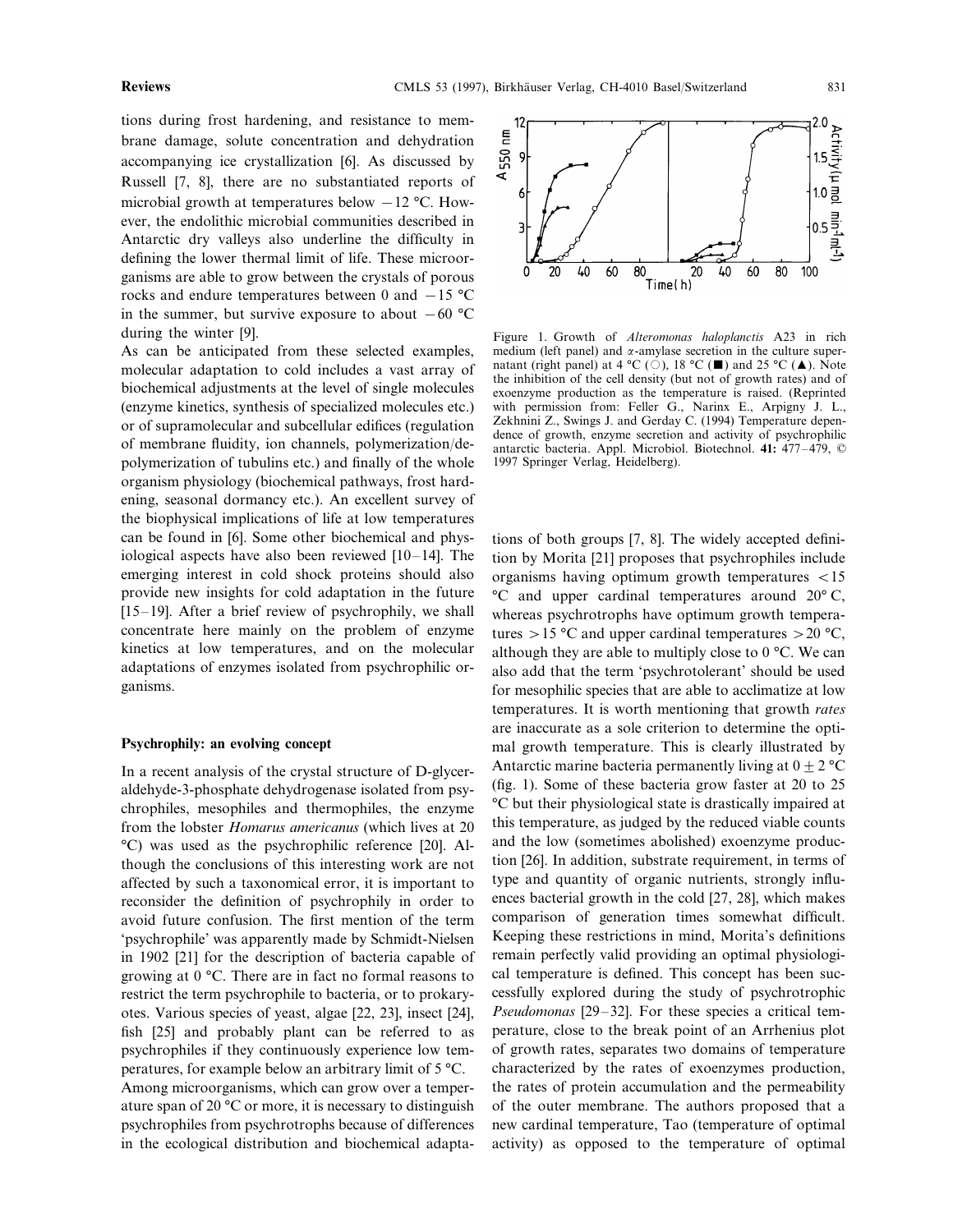

Figure 2. Effect of temperature on the reaction rate *k* (left panel) for an enzyme-catalysed reaction  $($ ) and for an uncatalysed reaction (---). The inflexion point  $(\bigcirc)$  on the enzyme-catalysed reaction curve corresponds to the break point of the corresponding Ahrrenius plot (right panel).

growth rate, might be useful for further analyses of cold-adapted microorganisms. Inevitably, there is a continuity in the distribution of psychrophile, psychrotroph and psychrotolerant species. Nevertheless, the selection of a true psychrophile (or possibly an extreme psychrophile) for fundamental research or for biotechnological use, ensures that time and intensity of the selective pressure have favoured highly optimized molecular adaptations.

#### **Thermal dependence of biological rate constants**

In view of the growing interest in the field, it seems useful to comment on some basic principles as well as technical aspects of the thermodependence of biological activities.

The reaction rate  $(k)$  of a non-catalysed reaction  $S \rightleftharpoons P$ depends exponentially on temperature according to the relation:

$$
k = \frac{\kappa \mathbf{K}_{\mathbf{B}}}{\mathbf{h}} e^{-A G^* / RT}
$$
 (1)

where  $\kappa$  is the transmission coefficient;  $K_B$  the Bolzmann constant  $(1.38 \times 10^{-23} \text{ J K}^{-1})$ ; h the Planck constant (6.63 × 10<sup>-34</sup> J s<sup>-1</sup>); R the gas constant (8.31 J  $K^{-1}$  mol<sup>-1</sup>); T the temperature in degrees Kelvin and  $\Delta G^*$  the activation free energy.

In theory, a monotonous exponential dependence of the rate constant *k* with temperature will be observed (fig. 2) up to the boiling point of the reaction medium or until S or P degrades at the highest temperatures. Only thermophiles have to cope with the problem of thermolabile substrates and products, and seem to speed up some sensible reaction steps to avoid degradation of the components, as shown by the phosphoribosyl anthranilate isomerase from *Thermotoga maritima* [33]. At the other end of the biological temperature scale, rate constants are not nil at  $0^{\circ}$ C (in eq. (1), T is in degrees Kelvin, not in degree Celsius) but are drastically reduced. In fact, sub-zero temperatures are commonly used in cryoenzymology to slow down the formation of transient catalytic intermediates.

Due to the polypeptidic nature of enzyme catalysts in biological systems, the exponential thermal dependence of *k* is recorded over a limited range of temperatures. Increasing the temperature above the physiological temperature results in reversible alterations of the protein conformation (from the native active state N to the unfolded inactive state U) which are usually followed by irreversible denaturation (to the state I)

$$
N \frac{\frac{k_1}{k_1}}{k_{-1}} \cup \frac{k_2}{\rightarrow} I \tag{2}
$$

Note that three rate constants are involved in this simple case. The situation can occasionally become more complicated and require additional rate constants. In addition, the individual kinetic rate constants contributing to *k* of an enzyme-catalysed reaction can have widely different temperature dependencies. The net result of substracting active species to the system is the occurrence of an inflexion point in the exponential increase of  $k$  (fig. 2). Further, when the denaturation rate becomes pre-eminent, activity decreases after a maximum, giving rise to the classical bell-shaped thermal dependence of activity (or cell growth). As a rule of thumb, the exponential part of the curve reflects the genuine thermal dependence of chemical reaction rates; the part of the curve between the inflexion point and the top region arises from the balance between heatinduced activation and unfolding rates; whereas the sharp decrease corresponds to the irreversible  $U \rightarrow I$ conversion. Accordingly, it should be understood that the maximum of the curve (the so-called *apparent* optimal temperature of activity) has little, if any, biochemical significance because it results from so many unrelated parameters. In practice, this maximum is also influenced by the concentration of enzyme, substrate or cofactor, by the ionic strength, by the pH and even by the time and the mode of kinetic measurement (stopflow determination initiated by enzyme addition can provide the rate constant of the native state at a given temperature, whereas preincubation of the enzyme at this temperature and initiation by substrate addition will give the rate constant after the equilibrium  $N \rightleftharpoons U$ is reached). Nevertheless, comparison of such curves from psychrophilic, mesophilic and thermophilic enzymes usually shows a strong displacement of the apparent optimum in relation to the environmental temperature of the parent organism, as well as substantial activity at low temperatures in the case of psychrophilic enzymes.

Thermal activation of biological rate constants is often illustrated in the form of Arrhenius plots. These are a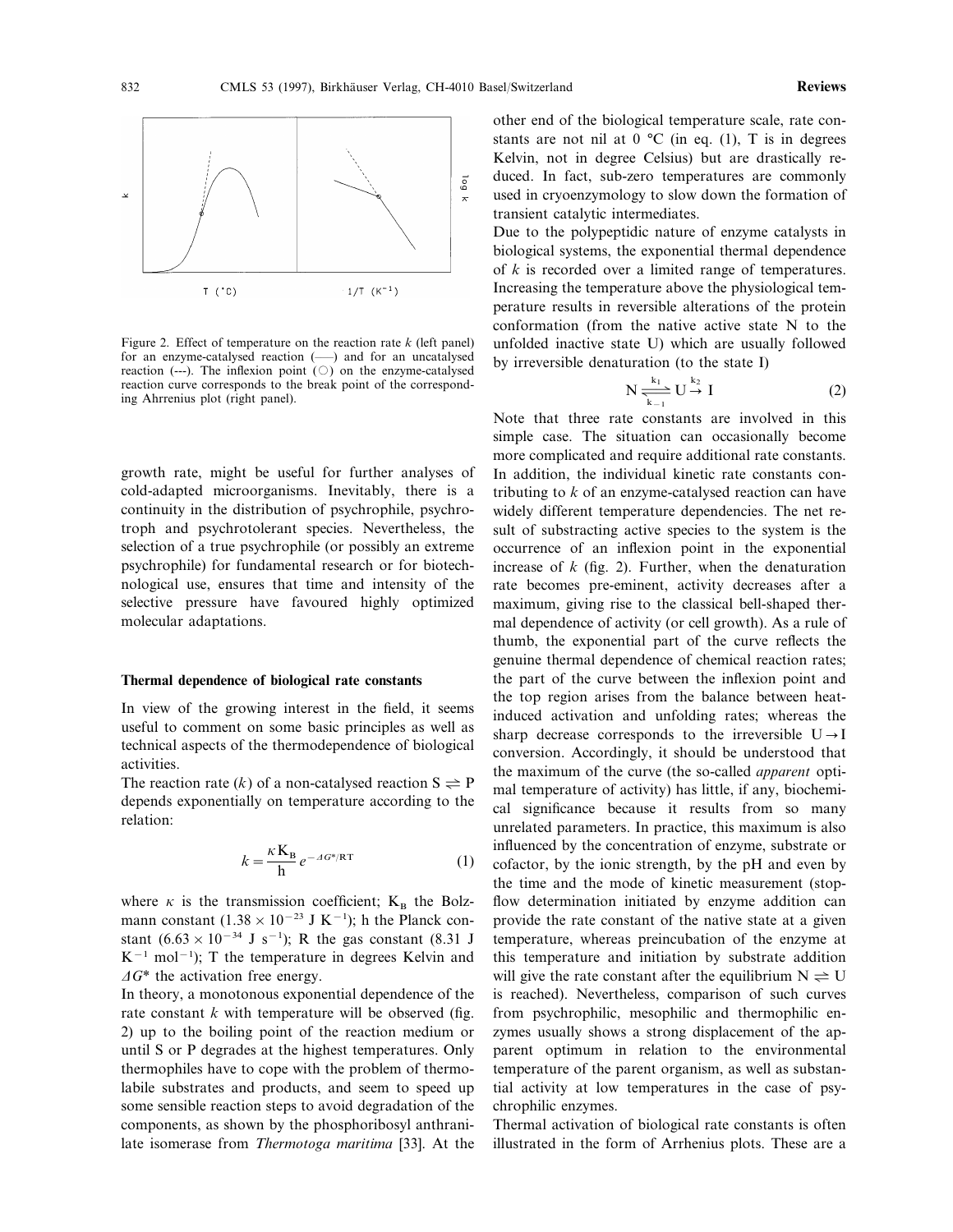graphical method to transform an exponential function into a linear one, and are primarily used to calculate the Arrhenius activation energy (Ea) and to estimate the free energy of activation  $\Delta G^*$ , i.e. the true energy barrier of the reaction. Note that  $\Delta G^*$  can be obtained only if the number of molecules present in the system is accurately known. Plotting  $log k = f(1/T)$  results in a straight line with a slope  $-Ea/2.303R$  in the exponential portion of the activity curve. The thermodynamic activation parameters can then be calculated according to the following equations [34]:

 $\Delta G^* = \Delta H^* - T \ \Delta S^*$ D*H\**=Ea−RT

D*S\**=2.303R (log *k*−10.753−log T+Ea/2.303RT)

For any quantitative significance to be attached to such calculations, the temperature must be controlled to 0.1  $\degree$ C and the uncertainty in *k* remain below 5%. When measuring biological rate constants as a function of temperature, a break in Arrhenius plots is invariably observed. This break corresponds to the inflexion point shown in figure 2, that is when any phenomenon starts competing with the exponential increase of *k*. Because of the complex nature of this transition, as stated above, an Arrhenius plot can present several break points (e.g. in the case of membrane-embedded enzymes subjected to the lipid bilayer phase transition) or it can be sharply bended if several events interfere simultaneously [35]. It is therefore extremely hazardous to relate the break point temperature to any common biological property because it is an intrinsic property of a given system, either a molecule or a growing organism. Nonetheless, Arrhenius plots constructed with growth rates or enzyme rate constants of psychrophiles generally display a break point temperature significantly lower than that recorded for mesophiles and *a fortiori* for thermophiles, which reflects the thermal sensitivity of cold-adapted organisms and of their proteinic components.

### **Catalysis at low temperatures: a thermodynamic challenge**

According to eq. (1), any decrease in temperature causes an exponential decrease of the reaction rate, the magnitude of which depends of  $\Delta G^*$ . Accordingly, most biological systems, including the single biochemical reaction, display a reaction rate 2 to 3 times lower when the temperature is decreased by 10 °C ( $Q_{10} = 2$  to 3). As a consequence, the activity of a mesophilic enzyme is between 16 and 80 times lower when the reaction temperature is shifted from 37 °C to 0 °C ( $\approx 2^4 - 3^4$ ). Thus, it is surprising that metabolic rates of Antarctic fish are only slighly lower than those of temperate water species [36] and that the generation time of psychrophilic bacteria near 0 °C are of the same order as those of mesophilic microorganisms at 37 °C [21, 26, 37]. Clearly, psychrophilic organisms have found mechanisms of temperature compensation in order to cope with the reduction of chemical reaction rates inherent to low temperatures.

### **Some possible strategies**

Synthesizing more enzymes or synthesizing cold-efficient enzymes are two possible ways to adapt. Adjustment in enzyme concentration has been reported in rare cases during acclimation or acclimatization of ectotherms. For instance, higher levels of cardiac LDH-B and of mRNA for this enzyme have been detected in cold-adapted populations of the teleost *Fundulus heteroclitus* when compared to warm-adapted populations [38, 39]. It can be easily understood that such a strategy is energetically expensive and cannot be extended to the whole organism. Species undergoing migrations along a sharp thermal gradient, or occurring over widely different thermal habitats, can also express specific isozymes kinetically adapted to a given environment (see [14] for review). This strategy is of course restricted to polyploid species, or when multicopies of genes are available, but at the molecular level draws the distinction between psychrotolerant (adaptation of key functions) and psychrophilic species (adaptation of all functions).

Another way to maintain sustainable activity at low temperature is to possess enzymes characterized by temperature-independent reaction rates. This is the case of perfectly evolved enzymes: their reaction rate occurs almost as fast as the protein and substrate encounter one another, and is said to be diffusion controlled. The activation energy  $\Delta G^*$  tends to zero and therefore the exponential term in eq. (1) tends to 1. It follows that the rate of these very fast reactions is virtually independent of temperature. However such enzymes are relatively rare: typical examples are carbonic anhydrase, acetylcholinesterase or triosephosphate isomerase. Perfectly evolved enzymes could be extremely useful to probe the various hypotheses related to enzyme adaptation because, apparently, they do not need to be adapted to low temperatures from a kinetic standpoint.

The most striking adaptational character of psychrophilic enzymes is certainly their high specific activity or turnover number  $k_{cat}$ . Indeed, improving  $k_{cat}$ offsets the effect of low temperatures on catalytic rate and therefore provides adequate raw metabolic activity to the growing organism. This strategy is not specific to psychrophilic organisms but is also observed when enzymes from warm-blooded animals are compared to homologues from ectothermic species [11, 14]. Adaptation in  $k_{cat}$  values of psychrophilic enzymes represent an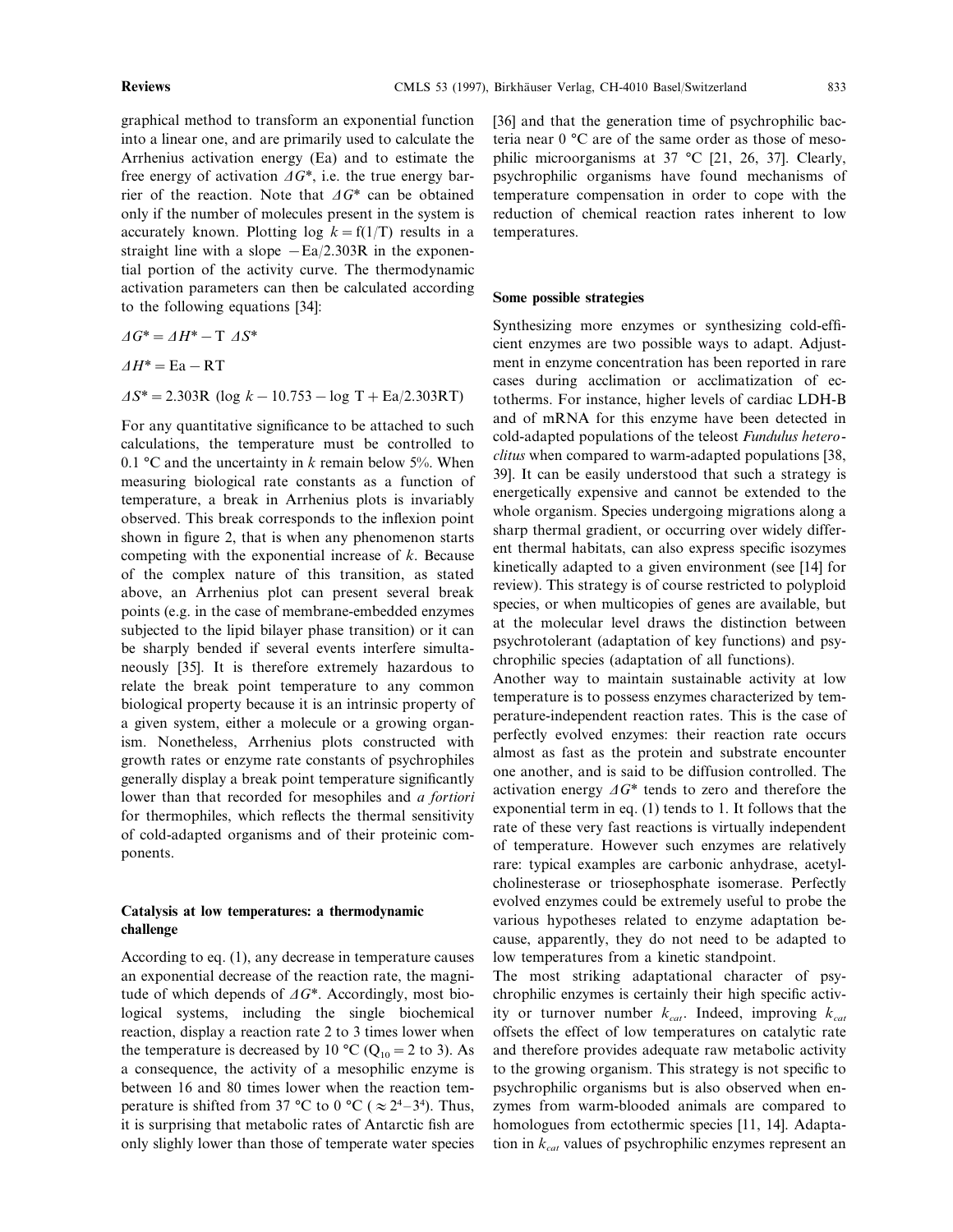extreme trend of the thermal compensation strategies. However,  $k_{cat}$  of an elementary enzymatic reaction reflects the catalytic potential of enzyme-substrate complexes at saturating substrate concentrations. Strictly speaking, the catalytic efficiency is best described by the  $k_{cat}/K_m$  ratio, underlining that substrate binding events have to be taken into consideration when dealing with temperature adaptation of the catalytic function. Substrate binding is an especially temperature-sensitive step because both the binding site geometry and interactions between binding site and ligand are governed by weak interactions having specific and sometimes opposite temperature dependencies. Hydrophobic interactions form endothermically and are weakened by a decrease in temperature. By contrast, interactions of electrostatic nature (ion pairs, hydrogen bonds, Van der Waals interactions) form exothermically and are stabilized at low temperatures. It is worth mentioning that  $K<sub>m</sub>$  values for homologues of eukaryotic enzymes are similar in differ-

ently adapted species at their normal body temperature [14], which reflects a fine tuning of the interactions

involved in substrate binding. As mentioned,  $k_{cat}/K_m$  is generally a better indication of catalytic evolution than  $k_{cat}$  alone, especially in the case of regulatory intracellular enzymes that catalyse their reaction at substrate concentrations close to the  $K_m$ value. On the other hand, we could expect optimization of *kcat* to be the only relevant parameter for enzymes usually buried in huge amount of substrate, such as digestive enzymes or enzymes secreted by microorganisms growing within their substrate sources. Conversely, exoenzymes from marine or freshwater microorganisms should have highly optimized  $K<sub>m</sub>$  values if they are secreted in the substrate-poor liquid medium, unless the microorganism adsorbs on or within organic debris. These extreme examples show that it is often difficult to decide which parameter is to be optimized in the context of cold adaptation. Care should also be taken when determining thermal dependence of  $K<sub>m</sub>$  by using small chromogenic substrates instead of the natural macromolecular substrates like those of hydrolases and depolymerases. Small synthetic substrates are very easy to handle and give more reproducible results but may have quite distinct binding modes. As a result, large differences in temperature dependence of  $K<sub>m</sub>$  for both substrates can be recorded, as examplified by  $\alpha$ -amylase in table 1. Detailed kinetic analyses are still lacking for the vast majority of psychrophilic enzymes isolated so far. Nevertheless, comparison of the available data (most of them obtained using chromogenic substrates) indeed reveals a tendency to optimize  $k_{cat}$  $K<sub>m</sub>$  at the temperature of the habitat (table 1), as shown by digestive enzymes from antarctic or arctic fish [40– 43] and by exoenzymes from antarctic microorganisms [44, 45].



Course of the reaction  $\rightarrow$ 

Figure 3. Reaction profile for an enzyme-catalysed reaction with Gibbs energy changes under saturating substrate concentration. The enzyme-substrate complex ES has a lower energy than the individual enzyme E and substrate S. The activation energy of the reaction  $(\Delta G^*)$  is the difference in energy between ES and the transition state ES\*. Schematically, weak substrate binding (dashed) decreases the activation energy and thereby increases the reaction rate (note that stabilizing ES\* would have the same effect).

### **Optimization of the catalytic effectiveness**

As can be inferred from eq. (1), increasing the rate constant at a given temperature conceptually corresponds to reduce the energy barrier, that is the magnitude of  $\Delta G^*$  (fig. 3). In a pioneering work [34] it has been shown that enzymes from cold-adapted species indeed display reduced  $\Delta G^*$  values, and that the contribution of enthalpic and entropic energies to  $\Delta G^*$  may reflect adaptations to the low temperature environment in which these enzymes function. As shown in table 2, the low enthalpies of activation  $\Delta H^*$  characteristic of cold- adapted enzymes render chemical reactions relatively temperature-independent. Moreover, reducing the entropy of the enzyme-substrate complex or keeping entropy increase to a minimum appears to minimize the amounts of heat present in the medium to activate the enzyme-substrate complex. For instance, weakening ES or ES\* binding strength, and therefore reducing the magnitude of the conformational adjustments implicated, contributes to lower  $\Delta G^*$  (fig. 3).

#### **Kinetic and thermodynamic optimization**

There is apparently an evolutionary pressure on  $K<sub>m</sub>$  to increase, or to bind substrates weakly in order to maximize the overall reaction rate [46]. This is illustrated in figure 3, which shows that strong substrate binding leads to a thermodynamic pit during the formation of the enzyme-substrate complex ES, before the transition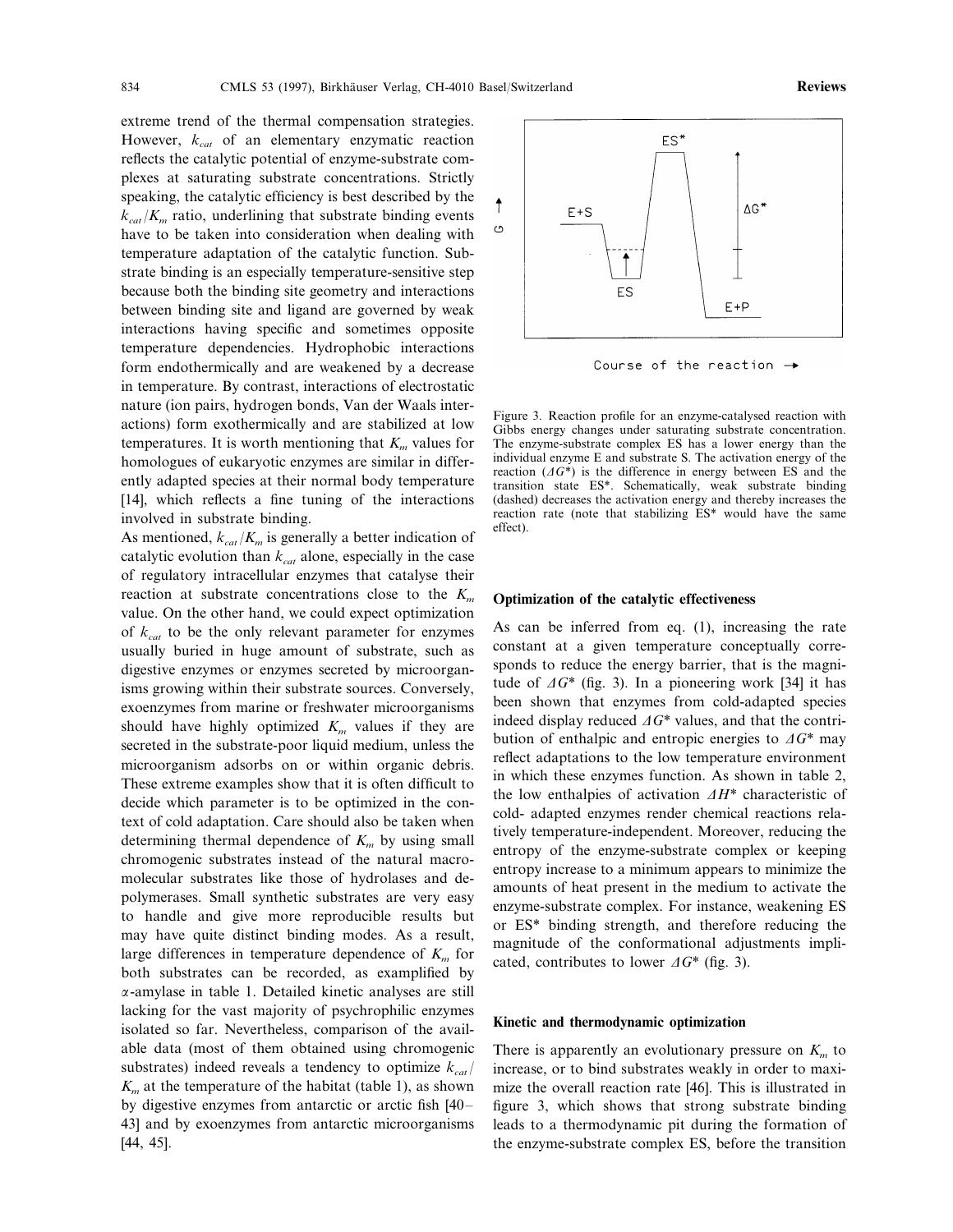Table 1. Kinetic parameters of psychrophilic enzymes from microorganisms and fish as compared to mesophilic and homeothermic homologues.

| Enzyme (substrate)                   | T (°C)         | $k_{cat}$             | $K_m$          | $k_{cat}/K_m$                                    | ref.   |
|--------------------------------------|----------------|-----------------------|----------------|--------------------------------------------------|--------|
| $\alpha$ -Amylase (EPS)              |                |                       |                |                                                  |        |
| A. haloplanctis (Antarctic bacteria) | $\overline{4}$ | $233 s^{-1}$          | $820 \mu M$    | $0.28 \text{ s}^{-1} \cdot \mu \text{M}^{-1}$    | $[45]$ |
|                                      | 25             | 1504                  | 186            | 8.08                                             |        |
| Porcine                              | 4              | 38                    | 276            | 0.14                                             |        |
|                                      | 25             | 394                   | 87             | 4.54                                             |        |
| $\alpha$ -Amylase (starch)           |                |                       |                |                                                  |        |
| A. haloplanctis (Antarctic bacteria) | $\overline{4}$ | 490 $s^{-1}$          | $1.09$ g/l     | 450 s <sup>-1</sup> · g <sup>-1</sup> · 1        | [45]   |
|                                      | 25             | 1363                  | 1.27           | 1075                                             |        |
| Porcine                              | 4              | 71                    | 1.05           | 68                                               |        |
|                                      | 25             | 326                   | 1.12           | 292                                              |        |
|                                      |                |                       |                |                                                  |        |
| Subtilisin (Suc-F-A-A-F-pNA)         |                |                       |                |                                                  |        |
| Bacillus TA39 (Antarctic bacteria)   | 5              | $32 s^{-1}$           | 26 µM          | $1.2 s^{-1} \cdot \mu M^{-1}$                    | [64]   |
|                                      | 25             | 115                   | 37             | 3.2                                              |        |
| Bacillus subtilis (Carlsberg)        | 5              | 18                    | 6              | 3                                                |        |
|                                      | 25             | 60                    | 17             | 3.5                                              |        |
| Subtilisin (azocasein)               |                |                       |                |                                                  |        |
| Bacillus TA39 (Antarctic bacteria)   | 5              | 11 $U/mg$             |                |                                                  | [64]   |
|                                      | 25             | 69                    |                |                                                  |        |
| <i>Bacillus subtilis</i> (Carlsberg) | 5              | 1.5                   |                |                                                  |        |
|                                      | 25             | 13                    | ÷              | ä,                                               |        |
| Xylanase (oat spelt xylane)          |                |                       |                |                                                  |        |
| Cryptococcus TAE85 (Antarctic yeast) | 4              | $15 s^{-1}$           | $2.5$ g/l      | $6 s^{-1} \cdot g^{-1} \cdot 1$                  | [a]    |
|                                      | 25             | 46                    | 3.8            | 12                                               |        |
| Cryptococcus albidus                 | $\overline{4}$ | 5                     | 3              | 1.6                                              |        |
|                                      | 25             | 21                    | $\overline{2}$ | 10.5                                             |        |
| $\beta$ -Lactamase (nitrocefin)      |                |                       |                |                                                  |        |
| P. immobilis (Antarctic bacteria)    | $\tau$         | $984 s^{-1}$          | $226 \mu M$    | 4.3 $s^{-1} \cdot \mu M^{-1}$                    | [48]   |
|                                      | 30             | 1407                  | 51             | 27.6                                             |        |
| E. cloacae                           | 7              | 741                   | 246            | 3.0                                              |        |
|                                      | 30             | 942                   | 65             | 14.5                                             |        |
|                                      |                |                       |                |                                                  |        |
| Other mesophiles                     | 30             | $330 - 1240$          | $12 - 500$     | $1 - 34$                                         |        |
| Trypsin (L-BAPA)                     |                |                       |                |                                                  |        |
| P. magellanica (Antarctic fish)      | 5              | $29 \text{ min}^{-1}$ | $121 \mu M$    | $0.24 \text{ min}^{-1} \cdot \mu\text{M}^{-1}$   | [40]   |
|                                      | 25             | 125                   | 25             | 0.6                                              |        |
| Bovine                               | 5              | 5.4                   | 170            | 0.03                                             |        |
|                                      | 25             | 109                   | 2445           | 0.04                                             |        |
| Trypsin (TAME)                       |                |                       |                |                                                  |        |
| Greenland cod                        | 5              | 5.2 U/ $\mu$ M        | $0.14$ mM      | 37                                               | [41]   |
|                                      | 25             | 14.7                  | 0.15           | 98                                               |        |
| Bovine                               | 5              | 1.7                   | 0.05           | 35                                               |        |
|                                      | 25             | 9.1                   | 0.05           | 182                                              |        |
| Elastase (Suc-A-A-A-pNA)             |                |                       |                |                                                  |        |
| Atlantic cod                         | 10             | $25 s^{-1}$           | $0.8$ mM       | $31 \text{ s}^{-1} \cdot \text{m} \text{M}^{-1}$ | $[42]$ |
|                                      | 25             | 44                    | 1.0            | 43                                               |        |
| Pig                                  | 10             | 12                    | 0.7            | 16                                               |        |
|                                      | 25             | 16                    | 0.7            | 22                                               |        |
| Chymotrypsin (BzTyrOEt)              |                |                       |                |                                                  |        |
| Atlantic cod (isozyme A)             | 10             | $117 s^{-1}$          | $0.12$ mM      | 975 $s^{-1} \cdot mM^{-1}$                       | [43]   |
|                                      | 25             | 207                   | 0.14           | 1479                                             |        |
| Bovine                               | 10             | 43                    | 0.27           | 159                                              |        |
|                                      | 25             | 100                   | 0.27           | 370                                              |        |
|                                      |                |                       |                |                                                  |        |

[a] Unpublished results.

state ES\* is reached. Thus, decreasing the substrate binding strength contributes to lowering the activation energy and consequently to increasing the reaction rate. This principle is obviously not valid for control enzymes in metabolic pathways which operate at substrate concentrations close to *Km*.

Inspection of the available data for cold-adapted enzymes (table 1) indicates that only trypsin from the Greenland cod (and possibly  $\alpha$ -amylase and subtilisin, but substrate specificity can interfere) seems to make use of this strategy. Other enzymes optimize  $k_{cat}/K_m$  by decreasing  $K_m$ , increasing  $k_{cat}$  or by changes in both  $k_{cat}$ and *Km*. Even from this limited set of data, it appears that optimization of the catalytic parameters is reached via various ways. As mentioned above, the main drawback of the current analysis is to determine the key parameter(s) that have to be optimized. In fact, no general rule is to be expected, taking into account the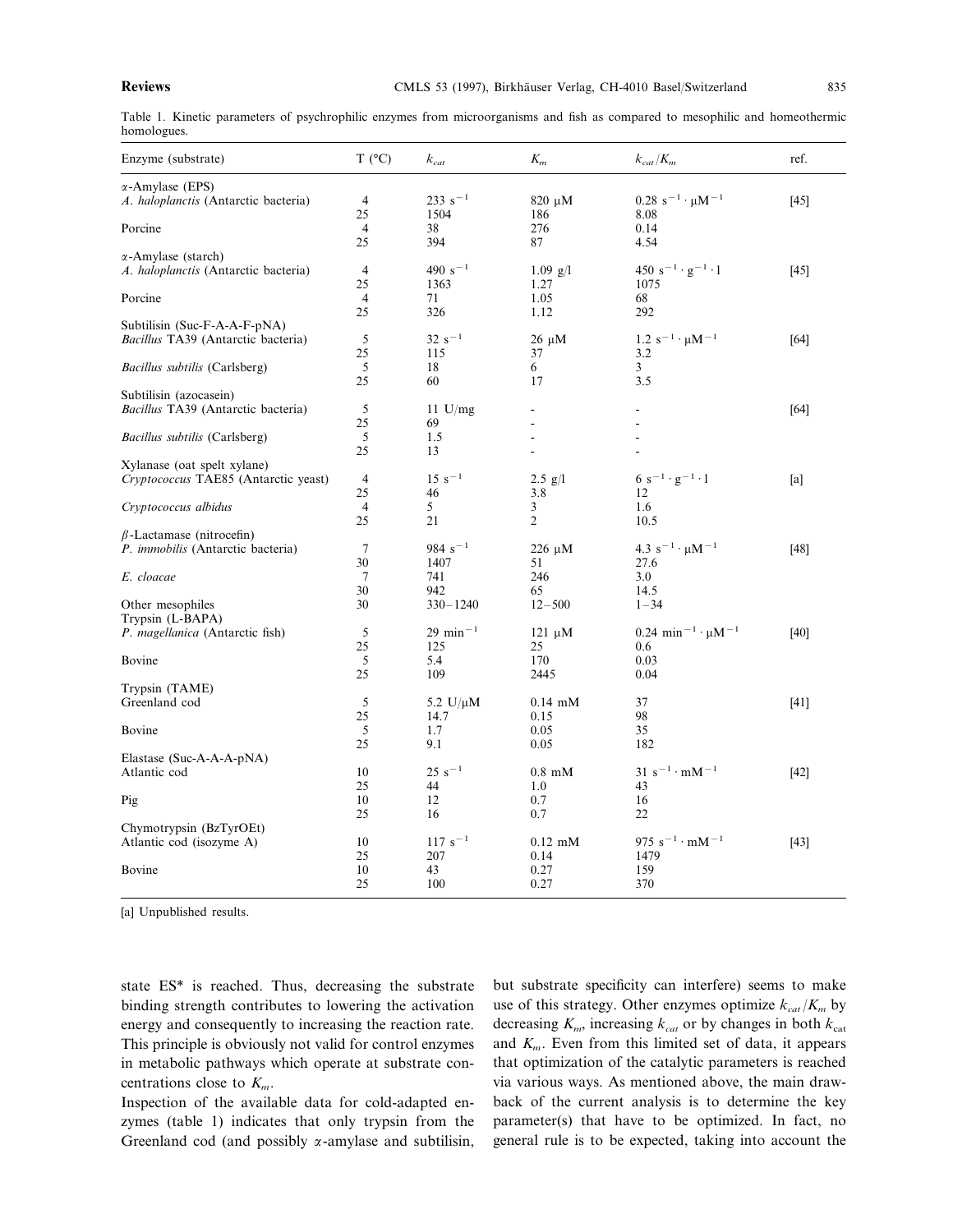

Figure 4. Activity and stability of  $\beta$ -lactamases from the psychrophile *Psychrobacter immobilis* ( ) and the mesophile *Enterobacter cloacae* ( $\blacksquare$ ). Left panel: temperature dependence of  $k_{cat}$ for the hydrolysis of nitrocefin. Right panel: residual activity after incubation at 50 °C.

various physiological states of enzymes (secreted, mem- between 15 and 20 °C. brane-embeded, linked to a pathway etc.) and the nature, solubility or availability of substrates. It is also quite possible that our concept of catalytic effectiveness remains imperfect and may require more sophisticated models as those developed by Knowles and coworkers [47]. The peculiar case of the class C  $\beta$ -lactamase (cephalosporinase) from *Psychrobacter immobilis* also deserves some comments because the specific activity of this antibiotic-degrading enzyme at low temperatures is not favoured when compared to  $\beta$ -lactamases from mesophilic pathogenic bacteria (fig. 4). To explain this unusual observation, we have argued elsewhere [48] that the mesophilic pathogenes are themselves extremophilic microorganisms (they have evolved under the strong selective pressure of clinical antibiotics) and also that antibiotic concentration in the Antarctic environment is certainly very low. However, another element has to be taken into consideration. Indeed, class  $C$   $\beta$ -lactamases



Figure 5. Heat-induced unfolding of psychrophilic (PE) and mesophilic (ME) enzymes (here  $\alpha$ -amylases). The melting point Tm is the midpoint of the thermal unfolding curve where  $\Delta \hat{G}=0$ . The difference in melting point values  $(1 \text{ Tm})$  usually ranges

have almost diffusion-controlled reaction rates [46, 49]. As a result, activity of both mesophilic and psychrophilic cephalosporinases is weakly influenced by temperature with  $Q_{10}$  as low as 1.1 (fig. 4). Such perfectly evolved enzymes have therefore very few possibilities to further improve  $k_{cat}$  values in the context of cold adaptation. But the most interesting point revealed by the psychrophilic cephalosporinase is the persistence of the low stability (fig. 4). This raises another question: if the psychrophilic cephalosporinase is almost perfectly evolved, why should it be thermolabile? Is it the result of the lack of selective pressure for a stable protein, or is heat-lability a common property required for efficient catalysis at low temperatures? As explained in the next paragraphs, the latter proposition seems to apply here.

| Enzyme                     | 0 °C | $k_{cat}$<br>$s^{-1}$ | $Ea^a$<br>$kJ \cdot mol^{-1}$ | $\varDelta G^*$<br>$kJ \cdot mol^{-1}$ | $\varDelta H^*$<br>$kJ \cdot mol^{-1}$ | $\Delta S^*$<br>$J \cdot mol^{-1} \cdot K$ | ref.   |
|----------------------------|------|-----------------------|-------------------------------|----------------------------------------|----------------------------------------|--------------------------------------------|--------|
| $\alpha$ -Amylase          |      |                       |                               |                                        |                                        |                                            |        |
| A. haloplanctis (psychro.) | 15   | 187                   | 73                            | 58                                     | 71                                     | 46                                         | $[44]$ |
| B. amyloliquefaciens       | 15   | 34                    | 99                            | 62                                     | 97                                     | 122                                        |        |
| Subtilisin                 |      |                       |                               |                                        |                                        |                                            |        |
| Bacillus TA41 (psychro.)   | 15   | 25                    | 38                            | 62                                     | 36                                     | $-92$                                      | $[59]$ |
| <b>Bacillus</b> subtilis   | 15   |                       | 48                            | 66                                     | 46                                     | $-70$                                      |        |
| Trypsin                    |      |                       |                               |                                        |                                        |                                            |        |
| Greenland cod              | 25   | 0.21 <sup>b</sup>     | 28                            | 53                                     | 32                                     | $-70^{\circ}$                              | $[41]$ |
| Bovine                     | 25   | 0.03                  | 53                            | 60                                     | 53                                     | $-25$                                      |        |

Table 2. Thermodynamic activation parameters of some psychrophilic hydrolases and of their mesophilic or homeothermic homologues.

a Ea-Arrhenius activation energy.

 $\rm^b Units/\mu M.$ <br>  $\rm^cEntropy$  w

Entropy unit not defined by authors.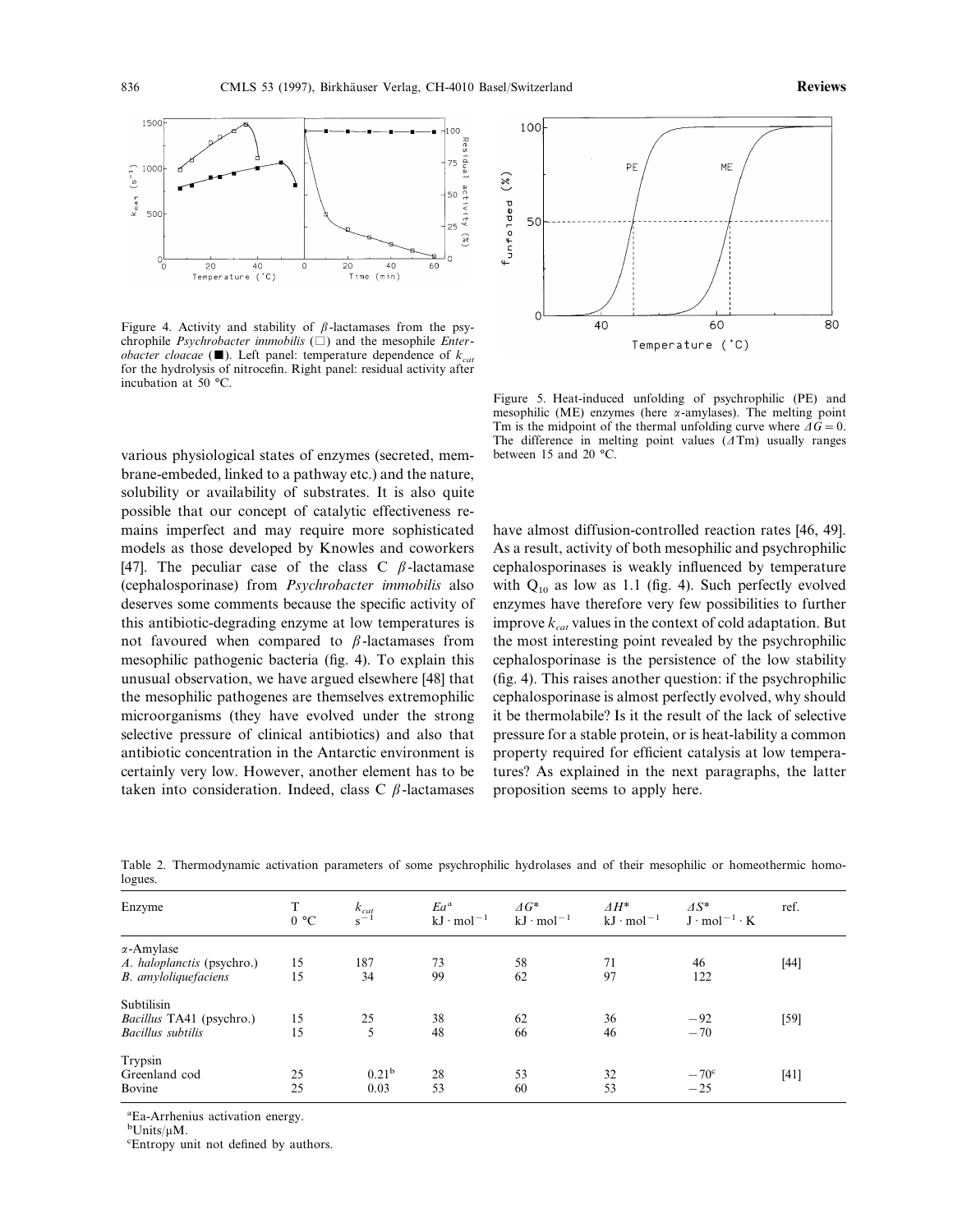#### **The active site of psychrophilic enzymes**

Although only one crystal structure from a psychrophilic enzyme is available ([50], N. Aghajari and R. Haser, personal communication) in addition to the salmon trypsin [51] and elastase [52] structures, molecular modelling was extremely useful for preliminary structural analyses of cold-adapted enzymes. Structure prediction by homology modelling has recently reached sufficient level of reliability [53, 54] to allow close inspection of the psychrophilic enzyme conformation, keeping in mind the limit of confidence of such models. The active site of psychrophilic enzymes was subjected to careful examination. It was noted that all amino acid residues involved in the reaction mechanism, as well as all side chains pointing towards the catalytic cavity, are strictly conserved with respect to their mesophilic homologues. This observation is not really surprising because the reaction pathway and the specificity of a given psychrophilic enzyme are not prone to drastic variation, except for the improved reaction rate. Furthermore, the structure of the complex of a mesophilic  $\alpha$ -amylase with a pseudosaccharide inhibitor mimicking a transition state intermediate has been determined at 2.2 Å resolution [55]. Comparison of residues having direct or even water-mediated H-bonds to the inhibitor shows that all 24 residues involved are strictly conserved in the psychrophilic enzyme. This outstanding example of active site identity demonstrates that the specific properties of the cold-adapted enzyme can be reached without any amino acid substitution in the catalytic centre or the major substrate binding site. It is therefore assumed that changes in primary structure that occur distantly from the active site could be responsible for the optimization of the catalytic parameters.

#### **Flexibility-activity relationship**

Up to now, a correlation between conformational flexibility and enzyme activity is the most widely accepted hypothesis accounting for the dominant adaptative traits of psychrophilic enzymes, i.e. their high activity and their weak stability. This concept, previously proposed for ectothermic species [11, 14], is based on the observation that thermal stabilities of enzymes homologues are almost invariably correlated positively with environmental temperature. Clearly, selection does not favour the most stable enzyme structure, despite the relative ease with which proteins can be stabilized by minor changes of their primary structure. The current view of protein molecular dynamics [46] suggests that enzyme structure must achieve a balance between stability (allowing the retention of a specific 3D conformation at the physiological temperature) and flexibility (allowing the protein to perform its catalytic function).

In this context, a highly flexible structure of psychrophilic enzymes can provide enhanced ability to undergo discrete and fast conformational changes at low temperatures imposed by the catalytic events. This concept is subordinated to at least two other hypotheses which are not yet definitively established and which will be one of the main goals in future work in this field: i) does the weak stability of psychrophilic enzymes truly reflects an improved conformational flexibility? ii) does the expected conformational flexibility favour a high enzymatic activity at low temperatures?

The low stability of all psychrophilic enzymes investigated so far has been well demonstrated by the drastic shift of the apparent optimal temperature of activity, by the low resistance to protein denaturants, and by the susceptibility of secondary structures to unfolding at moderate temperatures [11, 14, 44, 56]. Circular dichroism spectra of psychrophilic and mesophilic  $\alpha$ -amylases also suggested that the conformation of the cold-adapted enzyme was less compact at all temperatures used. In addition, both enzymes seemed to possess the same conformation at their physiological temperature [44]. The difference in conformational stability  $(\Delta G_{N-D})$  between psychrophilic and mesophilic  $\alpha$ -amylases has been estimated to 30 kJ · mol<sup>-1</sup> using heat-induced unfolding curves recorded by fluorescence (fig. 5). Similar or slightly lower values have been recorded between mesophilic and thermophilic enzymes [57]. If the weak stability is indeed a key parameter of cold-adaptation, we could anticipate that these heat-labile proteins will serve as perfect tools for fundamental studies in the field of protein folding because they represent the lower natural limit of polypeptidic conformational stability.

Intuitively, we can easily relate the stability of a protein to its conformational flexibility. In the specific case of psychrophilic enzymes, there is however no direct experimental demonstration of such relationship. The crystallographic *B*-temperature factors (which are a function of individual atom mobility) of the recently crystallized a-amylase from the Antarctic psychrophile *A*. *haloplanctis* (N. Aghajari and R. Haser, personal communication) and of trypsin from the cold-adapted North Atlantic salmon [51] fail to reveal significant difference when compared with X-ray structures of mesophilic homologues. However, constraints imposed by the crystal packing of the molecules and intermolecular contacts can obscure possible differences occurring in solution. Preliminary hydrogen/deuterium exchange rate measurements recorded by FTIR (Fourier transform infrared spectroscopy) carried out with psychrophilic and mesophilic  $\alpha$ -amylases also failed to reveal any significant difference in the rate and magnitude of amide proton replacement. Surface loops are more susceptible to H/D exchanges: because the psychrophilic enzyme has shorter external loops, the lower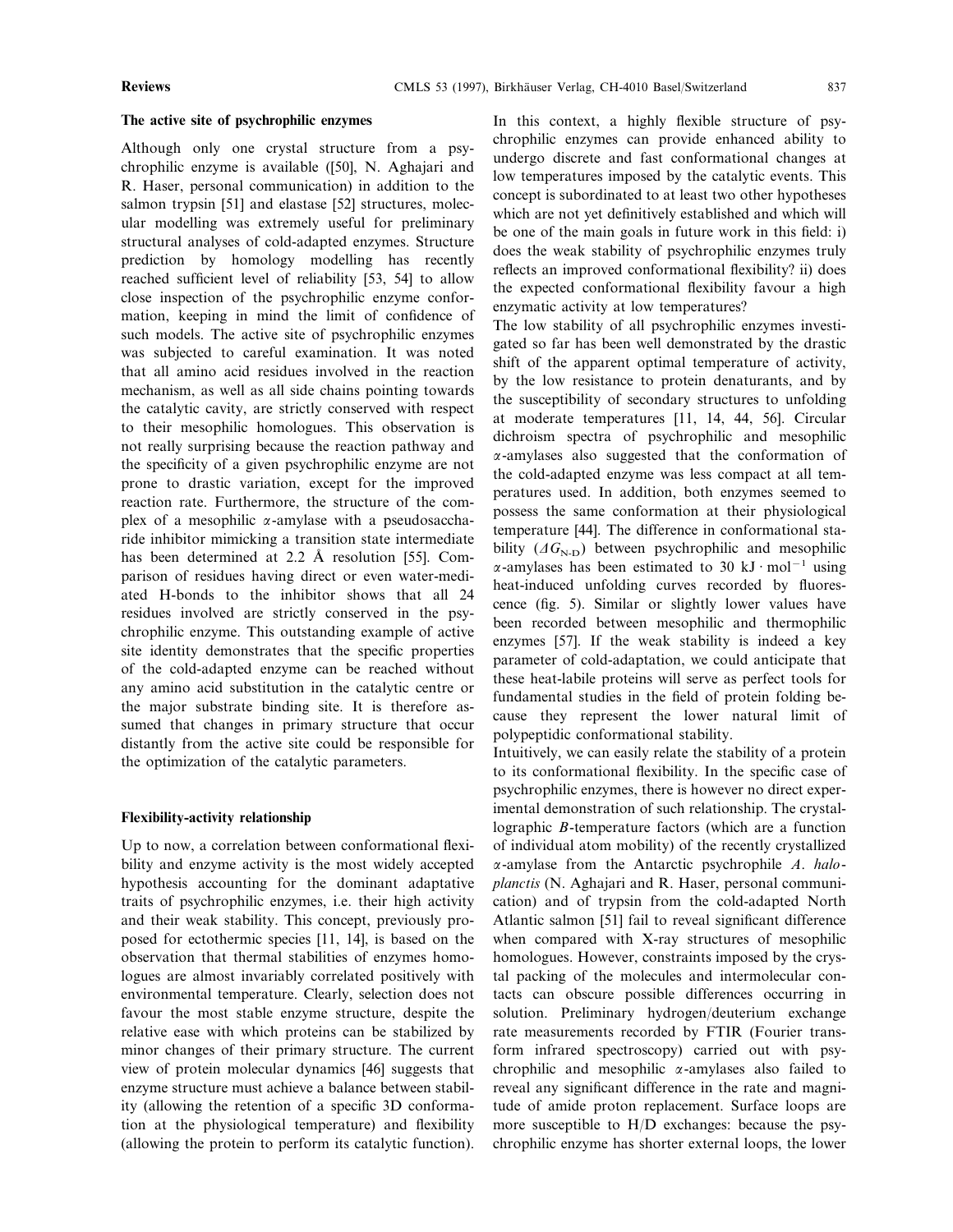bulk of exchangeable protons can possibly compensate for an improved H/D exchange due to flexibility. In addition, molecular dynamics simulation of salmon and bovine trypsins has indicated that the overall dynamic properties of both enzymes are similar [58]. Strictly speaking, the fish enzyme is not more flexible, but clear differences in the mobility of particular regions were observed, suggesting that only discrete structures may be responsible for the global dynamic properties. We can expect that NMR experiments using small psychrophilic proteins will give a better insight into the expected stability-flexibility relationship.

Some groups are currently probing the flexibility-activity relationship using genetically engineered psychrophilic enzymes. For instance, weak interactions mediated by residues occurring in mesophilic or thermophilic enzymes are being introduced in psychrophilic enzymes specifically devoid of these interactions. The main goal of these site-directed mutagenesis experiments is to stabilize the psychrophilic mutants and to record the changes of the specific activity associated with the mutation.

### **Structural factors affecting the stability of psychrophilic enzymes**

In addition to the above mentioned crystal structures [50, 51, 52] models of psychrophilic enzymes such as bacterial subtilisin [59],  $\alpha$ -amylase [45], triosephosphate isomerase [60], lipase [61],  $\beta$ -lactamase [48] or fish trypsin [62] and elastase [63] reveal that only subtle modifications of their conformation can be related to the low stability (see also [64, 65]). Electrostatic weak interactions and the hydrophobic effect make a lower contribution to the global energy of stabilization of the native state whereas destabilizing forces mainly favour the conformational entropy of the unfolded state. The net result of the altered structural contributions observed is to drive the  $N \rightleftharpoons D$  equilibrium forward and to reduce the melting temperature Tm (at which  $\Delta G_{\text{N-D}}$  $=0$ ) as well as the conformational stability  $\Delta G_{\text{N-D}}$ .

**Ion pairs and arginine residues.** Among electrostatic weak interactions, ions pairs between two opposite side chain charges are the strongest stabilizing factors of protein conformation. When compared with mesophilic homologues, several psychrophilic enzymes lack surface salt bridges or ion pairs bonding secondary structures and protein domains [45, 59]. Arginine residues also play a significant role in thermal adaptation. Indeed, the charge resonance of the guanidinium group gives arginine the possibility to form more than one salt bridge. For instance, Arg-mediated networks of ion pairs appear to be responsible for the unusual stability of glutamate dehydrogenase from the hyperthermophilic archaeon *Pyrococcus furiosus* [66]. In addition, the arginine side chain can form up to five H-bonds, preferably to carbonyl oxygens [67]. Both structural properties of arginine certainly account for its low occurrence in psychrophilic enzymes as indicated by the Arg molar ratio or by the  $Arg/(Arg + Lys)$  ratio.

**H-bonding pattern.** The individual contribution of Hbonds to protein stability is weak but the large number of these interactions in protein structures makes them a predominant factor of the folded state conformation [68]. The crystal structures of salmon and bovine trypsins [51] provided evidence that the disappearance of several H-bonds in the cold-adapted enzyme is responsible for loose contacts between the two  $\beta$ -barrel domains of the protein close to the catalytic residues, and between the C-terminal helix and the N-terminal domain. The total number of polar hydrogen-forming residues (Ser, Thr, Asn and Gln) is also lower in digestive enzymes from cold-adapted fish [69, 70].

**Aromatic interactions.** Weakly polar interactions mediated by the aromatic ring of Tyr, Phe and Trp are of an enthalpic importance comparable to that of a hydrogen bond [71]. Several aromatic interactions between strongly conserved aromatic residues in mesophilic subtilisins or  $\beta$ -lactamases are missing in their psychrophilic homologues, suggesting that these altered interactions contribute to the low stability.

**Charge-dipole interactions in** a**-helices.** Electrostatic interactions of the  $\alpha$ -helix dipole with an opposite side chain charge at the N- or C-cap of the helix stablilizes the secondary structure [72]. Such interactions appear especially important in the conformation of a psychrophilic triosephosphate isomerase which is composed of a  $(\beta/\alpha)_8$  barrel. Indeed, unfavourable charge-dipole interactions are thought to destabilize several helices of the barrel [60].

**Ion binding.** Metal ion binding, frequently calcium ions, can provide extra stability incomparably superior to any other weak interaction and even higher than a disulphide bond. In the case of  $Ca^{2+}$ , this is certainly related to the eight or nine possible coordination bonds that are able to bridge several secondary structures or domains of a protein. All  $Ca^{2+}$ -binding psychrophilic proteins investigated so far are characterized by low binding constants. In subtilisin, the low affinity seems to arise from the replacement of a strongly conserved polar ligand (Asn in mesophiles or thermophiles) by a threonine and the stacking of Gly residues around this ligand [59]. On the other hand, residues forming the calcium binding site of a psychrophilic  $\alpha$ -amylase are identical to those of the mesophilic homologues: here, the low affinity for  $Ca^{2+}$  probably results from the flexible structure of the cold-adapted enzyme [45].

**Solvent interactions.** Protein unfolding occurs when the balance of forces between the internal interactions and the interactions with its environment is disrupted. Therefore, destabilization can originate from an in-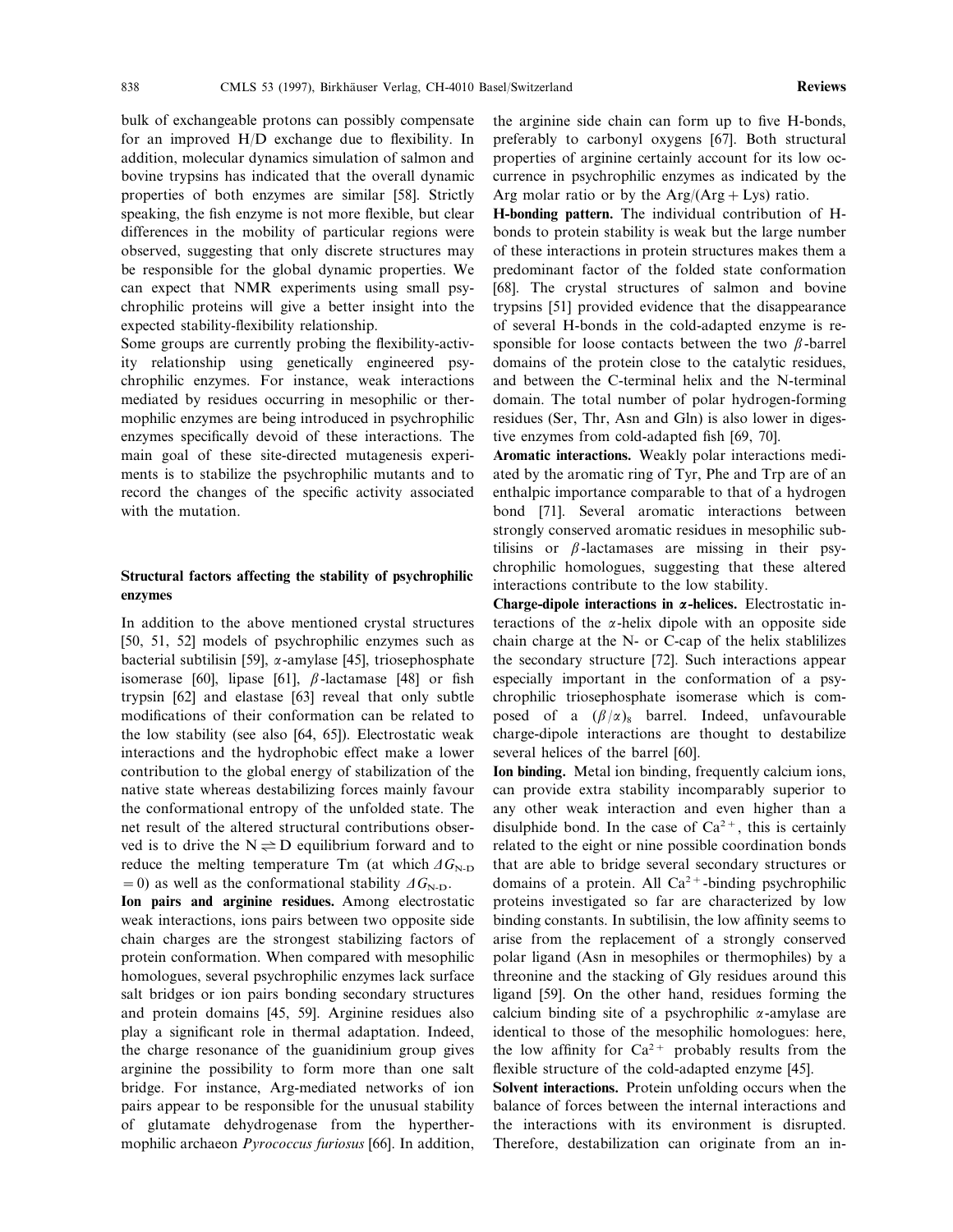crease in the number of interactions between water and the molecule in such a way that water molecules compete for the internal H-bonds of the protein [73]. The recurrent observation of very hydrophilic surfaces in psychrophilic enzymes, sometimes leading to abnormal pI, suggests that improved solvent interactions can reduce the compactness of the protein's external shell [48, 59, 62].

**Hydrophobic effect.** The clustering of hydrophobic side chains within the protein core is a major driving force in the stability of the folded conformation [74]. Attempts to evaluate this effect on the basis of structure have been performed, using the hydrophobic index of individual amino acids forming the protein core, or using hydrophobic cluster analysis. Numerous psychrophilic enzymes display substitutions within the hydrophobic core clusters that are accompanied by a sharp decrease of the hydrophobicity index when compared with mesophilic homologues [45, 48, 51, 62].

**Entropic factors.** Disulphide bonds and proline residues reduce the conformational degree of freedom of an unfolded polypeptide. There is no evidence from the available data that psychrophilic enzymes avoid disulphide bonds in order to gain flexibility, probably because of the stringent steric constraints imposed by the S-S linkage. By contrast, proline avoidance in loops and turns connecting secondary structures has been noted in almost all investigated psychrophilic enzymes. The glycine content of cold-adapted proteins is not different from mesophilic proteins but stacking of Gly residues close to functional domains is thought to contribute to the local flexibility: glycine has no side chain and provides dihedral angles not allowed by most other residues. Typical examples are the  $Ca^{2+}$ -binding site of subtilisin [59] and the active site of lipases [75]. A similar role of methionine has been proposed to account for the increased Met molar ratio of serine proteases from cold-adapted fish [69].

**N- and C-termini.** Protein extremities are preferential sites for the initiation of unfolding if they are not buried within the structure or constrained by weak interactions. The C-terminal end of *A*. *haloplanctis* a-amylase is longer than that of its mesophilic homologues and freely swims in the solvent. The N-terminal  $\alpha$ -helix of *P*. *immobilis*  $\beta$ -lactamase [48] and the C-terminal helix of salmon trypsin [51] are also less firmly maintained at the surface of the molecule. These examples indicate that loose or relaxed extremities could be involved in the overall weak thermal stability.

**Indels.** Insertions or deletions (indels) in the primary structure are frequently responsible for the acquisition of specific properties. For instance, the low stability of the psychrophilic subtilisin was tentatively correlated with the occurrence of several long surface loops which improve interactions with the solvent and lower the compactness of the molecular surface [59]. In the case of elastase from the Antarctic fish *N*. *neglecta*, a small deletion make the entrance of the catalytic cavity markedly more accessible, possibly allowing easier substrate accommodation [63]. Two small insertions in loops involved in dimerization of *Moraxella* triosephosphate isomerase were also expected to favour dimer destabilization [60]. The latter observation reinforces the idea that forces maintaining contacts between monomers have to be taken into account in future analysis of polymeric cold-adapted enzymes.

#### **The point mutation hypothesis**

Protein engineers are well aware that even a single substitution can drastically modify enzyme activity and stability, either positively or negatively. Thus, natural selection can theoretically make use of a discrete mutation to render a given protein suitable for psychrophilic living conditions. This is obviously not the general situation: available structural data from enzymes adapted to extreme environments rather suggest that many weak interactions are modified in order to adapt the molecular dynamics. There are emerging insights, however, that a single amino acid substitution could be responsible for almost all the psychrophilic character of some cold-adapted enzymes. In the case of closely related fish LDH differing in temperature- $K_m$  relationships or stability, only a single difference in sequence was detected at a subunit contact site [14]. In addition, a preliminary report of site-directed mutagenesis experiment in *Vibrio marinus* triosephosphate isomerase clearly indicates that replacement of a completely conserved Ser in the phosphate binding helix by Ala in the psychrophilic enzyme accounts for nearly all the improvement in catalytic efficiency [76].

#### **Conclusions**

The main lesson from a survey of the adaptative traits of psychrophilic enzymes is certainly the vast array of strategies encountered in order to reach an unique goal: to improve the catalytic efficiency at low temperatures and possibly to gain conformational flexibility. Optimization of the catalytic parameters is reached via fine adjustments of  $k_{cat}$ ,  $K_m$  or both, according to the conditions imposed by the physiological environment of these enzymes. As a consequence, no common strategy emerges when comparing intracellular or extracellular proteins from prokaryotic or eukaryotic organisms. At the molecular level, the determinants of the expected conformational flexibility range from a single mutation in a functional site (not the active site) to a large number of altered weak interactions distributed in the whole structure. All known structural factors and weak interactions involved in protein stability are either re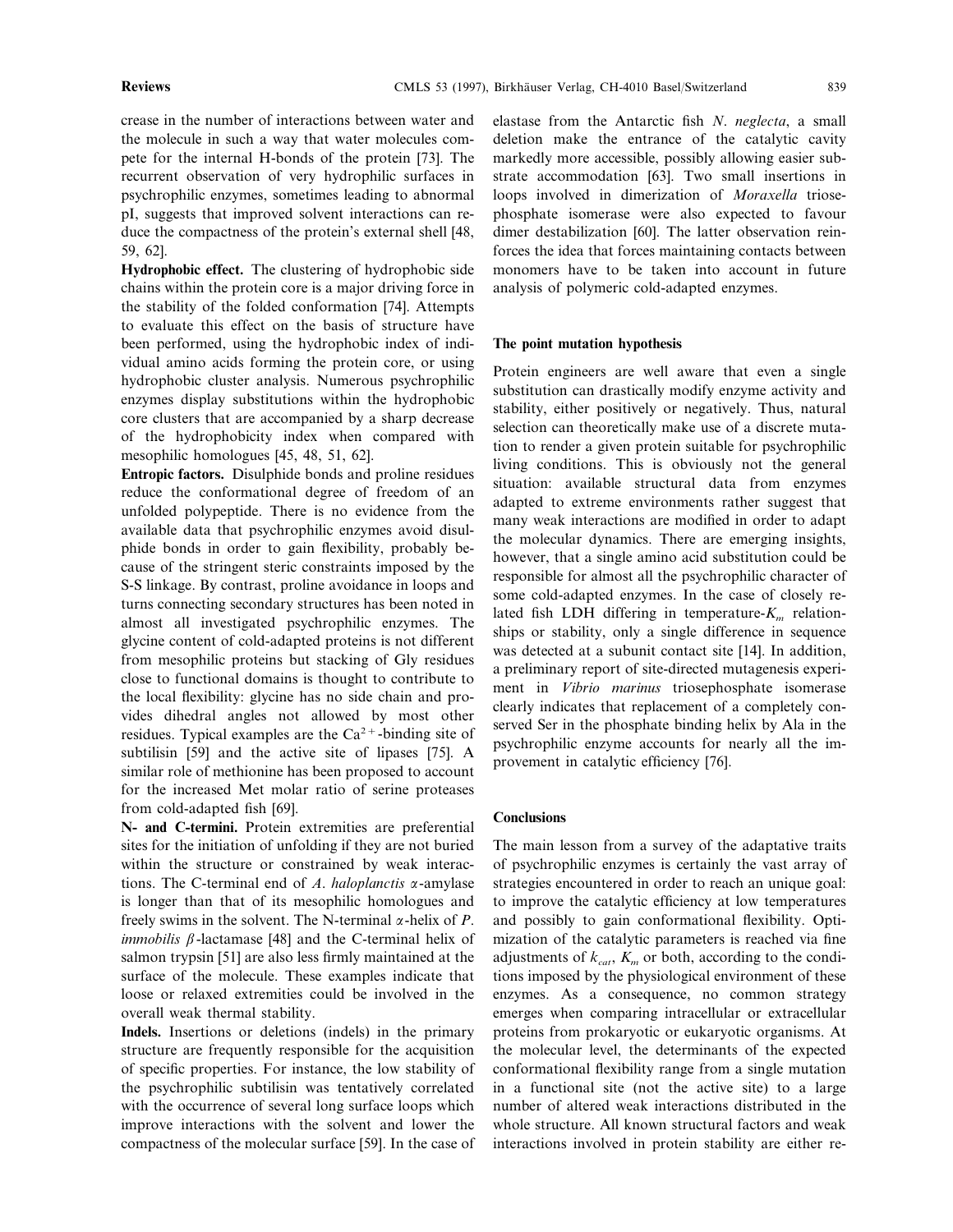duced in number or modified in psychrophilic enzymes in order to increase their flexibility. No general rules govern this adaptation: each enzyme adopts its own stategy by using one or a combination of these altered interactions. The same structural factors have been implicated in the stability of thermophilic proteins, which indicates that there is a continuum in the strategy of protein adaptation to temperature. This is in agreement with the proposed interdependence of stability, flexibility and activity, allowing extremophilic enzymes to preserve the integrity of their conformation with sufficient plasticity to perform catalysis at extreme temperatures.

*Acknowledgments*. This work has been supported by the E.U. under the form of the network contract ERBCHCT 940521, the concerted action BIO4-CT95-0017 and the Biotech programm BIO4-CT96-0051, by the Ministère de l'Education, de la Recherche et de la Formation, concerted action ARC93/98-170 and by the Région Wallonne-Direction Générale des Technologies, convention 1828. We thank N. Aghajari and R. Haser for providing access to the crystal structure coordinates of the psychrophilic amylase. We also thank the Institut Français de Recherche et de Technologie Polaire for generously accomodating our research fellows at the French Antarctic Station J.S. Dumont d'Urville in Terre Adélie.

- 1 Raymond J. A., Wilson P. and DeVries A. L. (1989) Inhibition of growth of non-basal planes in ice by fish antifreezes. Proc. Natl Acad. Sci. USA **86:** 881–885
- 2 Jia Z., DeLuca C. I. Chao H. and Davies P. L. (1996) Structural basis for the binding of a globular antifreeze protein to ice. Nature **384:** 285–288
- 3 Duman J. G. and Olsen T. M. (1993) Thermal hysteresis protein activity in bacteria, fungi and phylogenetically diverse plants. Cryobiology **30:** 322–328
- 4 Sun X., Griffith M., Pasternak J. J. and Glick B. (1995) Low temperature growth, freezing survival and production of antifreeze protein by the plant growth promoting rhizobacterium *Pseudomonas putida* GR12–2. Can. J. Microbiol. **41:** 776–784
- 5 Duman J. G., Wu D. W., Xu L., Tursman D. and Olsen T. M. (1991) Adaptations of insects to subzero temperatures. Quant. Rev. Biol. **66:** 387–410
- 6 Franks F. (1985) Biophysics and biochemistry at low temperatures. Cambridge University Press, Cambridge
- 7 Russell N. J. (1990) Cold adaptation of microorganisms. Phil. Trans. R. Soc. London. **B326:** 595–611
- 8 Russell N. J. (1992) Physiology and molecular biology of psychrophilic microorganisms. In: Molecular Biology and Biotechnology of Extremophiles, Herbert R. A. and Sharp R. J. (eds), pp. 203–224, Blackie, London
- 9 Friedmann E. I. (1982) Endolithic microorganisms in the antarctic cold desert. Science **215:** 1045–1053
- 10 Hazel J. R. and Prosser C. L. (1974) Molecular mechanisms of temperature compensation in poikilotherms. Biol. Rev. **54:** 620–677
- 11 Hochachka P. W. and Somero G. N. (1984) Biochemical Adaptations, Princeton University Press, Princeton
- 12 Storey K. B. and Storey J. M. (1988) Freeze tolerance in animals. Physiol. Rev. **68:** 27–84
- 13 Jaenicke R. (1990) Proteins at low temperature. Phil. Trans. R. Soc. Lond. **B326:** 535–553
- 14 Somero G. N. (1995) Proteins and temperature. Annu. Rev. Physiol. **57:** 43–68
- 15 Jones P. G. and Inouye M. (1994) The cold shock response-a hot topic. Mol. Microbiol. **11:** 811–818
- 16 Ray M. K., Sitaramamma T., Ghandi S. and Shivagi S. (1994) Occurence and expression of CspA, a cold shock gene in

antarctic psychrotrophic bacteria. FEMS Microbiol. Lett. **116:** 55–60

- 17 Hebrand M., Dubois E., Potier P. and Labadie J. (1994) Effect of growth temperatures on the protein levels in a psychrotrophic bacterium *Pseudomonas fragi*. J. Bacteriol. **176:** 4017– 4024
- 18 Mayr B., Kaplan T., Lechner S. and Scherer S. (1996) Identification and purification of a family of dimeric major cold shock protein homologs from the psychrotrophic *Bacillus cereus* WSB 10201. J. Bacteriol. **178:** 2916–2925
- 19 Berger F., Morellet N., Menu F. and Potier P. (1996) Cold shock and cold acclimation proteins in the psychrotrophic bacterium *Arthrobacter blobiformis* SI55. J. Bacteriol. **178:** 2999–3007
- 20 Tanner J. J., Hecht R. M. and Krause K. L. (1996) Determinants of enzyme thermostability observed in the molecular structure of *Thermus aquaticus* D-glyceraldehyde-3-phosphate dehydrogenase at 2.5 A˚ resolution. Biochemistry **35:** 2597–2609
- 21 Morita R. Y. (1975) Psychrophilic bacteria. Bacteriol. Rev. **39:** 144–167
- 22 Hohman R. W. (1975) Optimum temperatures and temperature ranges for growth of snow algae. Arctic Alpine Res. **7:** 13–24
- 23 Loppes R., Devos N., Willem S., Barthélemy P. and Matagne R. F. (1996) Effect of temperature on two enzymes from a psychrophilic *Chloromonas* (Chlorophyta). J. Phycol. **32:** 276– 278
- 24 Lee R. E. and Denlinger D. L. (1991) Insects at low temperatures, Chapman and Hall, New York
- 25 Eastman J. T. (1993) Antarctic fish biology, evolution in a unique environment, Academic Press, San Diego
- 26 Feller G., Narinx E., Arpigny J. L., Zekhnini Z., Swings J. and Gerday C. (1994) Temperature dependence of growth, enzyme secretion and activity of psychrophilic antarctic bacteria. Appl. Microbiol. Biotechnol. **41:** 477–479
- 27 Ruger H. J. (1988) Substrate dependent cold adaptations in some deep-sea sediment bacteria. System. Appl. Microbiol. **11:** 90–93
- 28 Wiebe W. J., Sheldon W. M. and Pomeroy L. R. (1992) Bacterial growth in the cold: evidence for an enhanced substrate requirement. Appl. Environ. Microbiol. **58:** 359–364
- 29 Orange N. (1994) Growth temperature regulates the induction of  $\beta$ -lactamase in *Pseudomonas fluorescens* through modification of the outer membrane permeation of a  $\beta$ -lactam inducing antibiotic. Microbiology **140:** 3125–3130
- 30 Guillou C., Merieau A., Trebert B. and Guespin-Michel J. F. (1995) Growth temperature is involved in the regulation of extracellular lipase at two different levels in *Pseudomonas fluorescens* strain MF0. Biotechnol. Lett. **17:** 377–382
- 31 Guillou C. and Guespin-Michel J. F. (1995) Evidence for two domains of temperature for the psychrotrophic bacterium *Pseudomonas fluorescens* MF0. Appl. Environ. Microbiol. **62:** 3319–3324
- 32 De E., Orange N., Saint N., Guerillon J., De Mot R. and Molle G. (1997) Growth temperature dependence of channel size of the major outer membrane protein (Oprf) in psychrotrophic *Pseudomonas fluorescens* strains. Microbiology **143:** 1029–1035
- 33 Sterner R., Kleemann G. R., Szadkowski H., Lustig A., Hennig M. and Kirschner K. (1996) Phosphoribosyl anthranilate isomerase from *Thermotoga maritima* is an extremely stable and active homodimer. Protein Sci. **5:** 2000–2008
- 34 Low P. S., Bada J. L. and Somero G. N. (1973) Temperature adaptations of enzymes: roles of the free energy, the enthalpy and the entropy of activation. Proc. Natl Acad. Sci. USA **70:** 430–432
- 35 Londesborough J. (1980) The causes of sharply bent or discontinuous Arrhenius plots for enzyme-catalysed reactions. Eur. J. Biochem. **105:** 211–215
- 36 Clarke A. (1983) Life in cold water: the physiological ecology of polar marine ectotherms. Oceanogr. Mar. Biol. Annu. Rev. **21:** 341–453